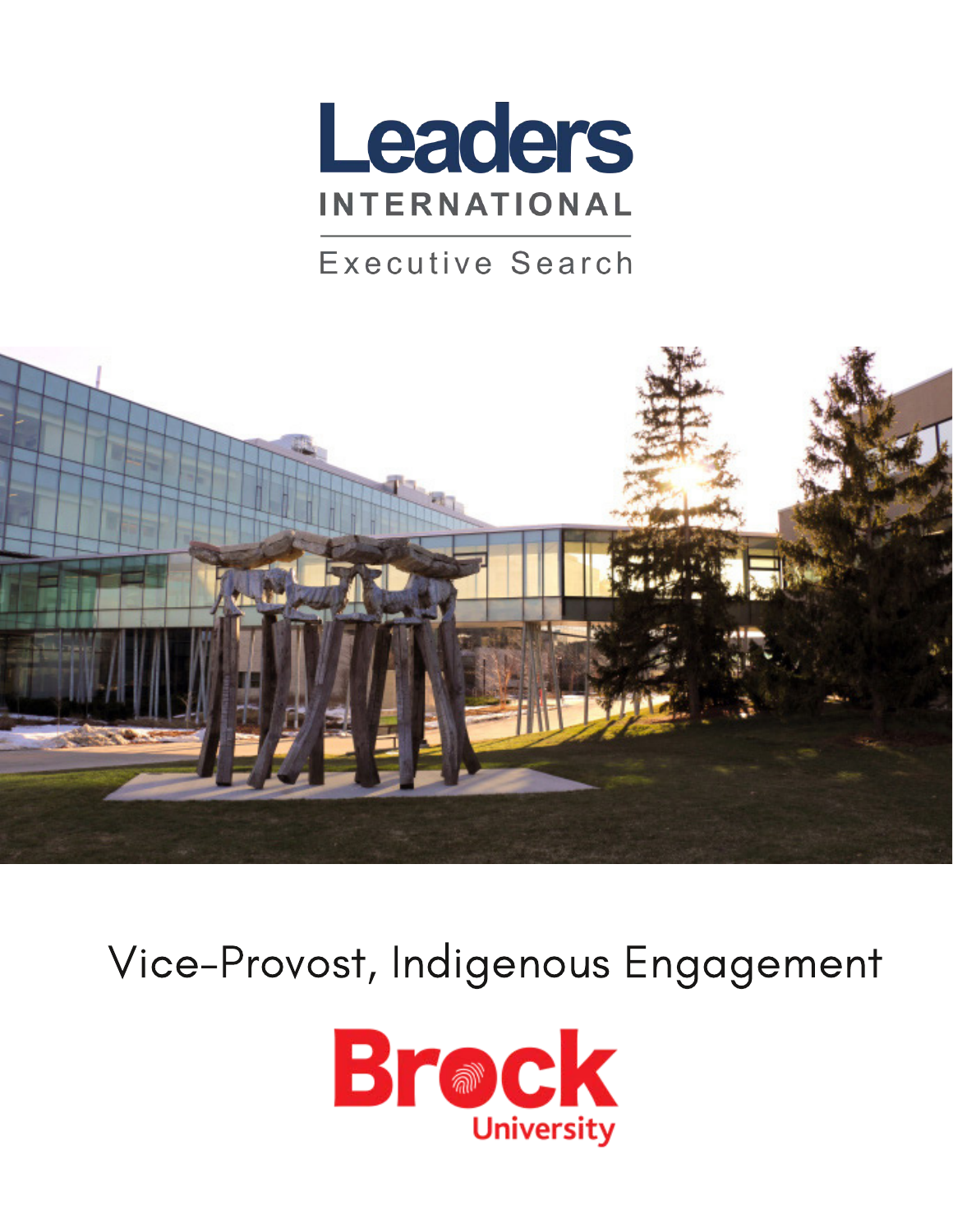

### The University Brock University

Established in 1964 and located in the Niagara Region on the traditional territory of the Haudenosaunee and Anishinaabe peoples, Brock University is one of Canada's top post-secondary institutions. Brock serves its community as a cultural, academic, and recreational centre, bringing excellent facilities to the people of Niagara and beyond. Brock is committed to building the Niagara community and to fostering an environment that serves its students and their neighbours. With a student population of almost 19,000, approximately 1,500 faculty and staff including over 600 faculty members, and a network of over 100,000 accomplished alumni, Brock University has forged a reputation as a modern and innovative comprehensive institution. Brock has six teaching Faculties offering a wide range of programs at the undergraduate, master's and doctoral levels. It also features one of Canada's most diversified co-operative programs and a range of experiential, service, and creative learning opportunities. Brock is committed to fostering excellence in academic programs, research, creativity, and community-engaged teaching, learning and scholarship.

Brock University has world-class facilities, provides over \$4 million in awards programs to current and prospective students, is ranked #2 in Canada for overall student satisfaction and #1 in Canada for mental health services. At Brock University, student success and the student experience are at its core.

Brock University supports Indigenization, UNDRIP and the 94 Truth and Reconciliation Commission Calls to Action. It has recently completed an extensive review of Indigenous educational programs and Indigenous student support. A direct outcome of this review has been the formation of a Two Row/One Dish One Spoon Council (the two rows representing the mutual respect and friendship shared by Indigenous and non-Indigenous members of the Council). These efforts aim to improve the University experience for Indigenous students and scholars, while also increasing awareness of Indigenous issues and perspectives across campus. In terms of student access, Brock is increasing its overall scholarship opportunities for Indigenous students who do not have access to funding through their Band Council.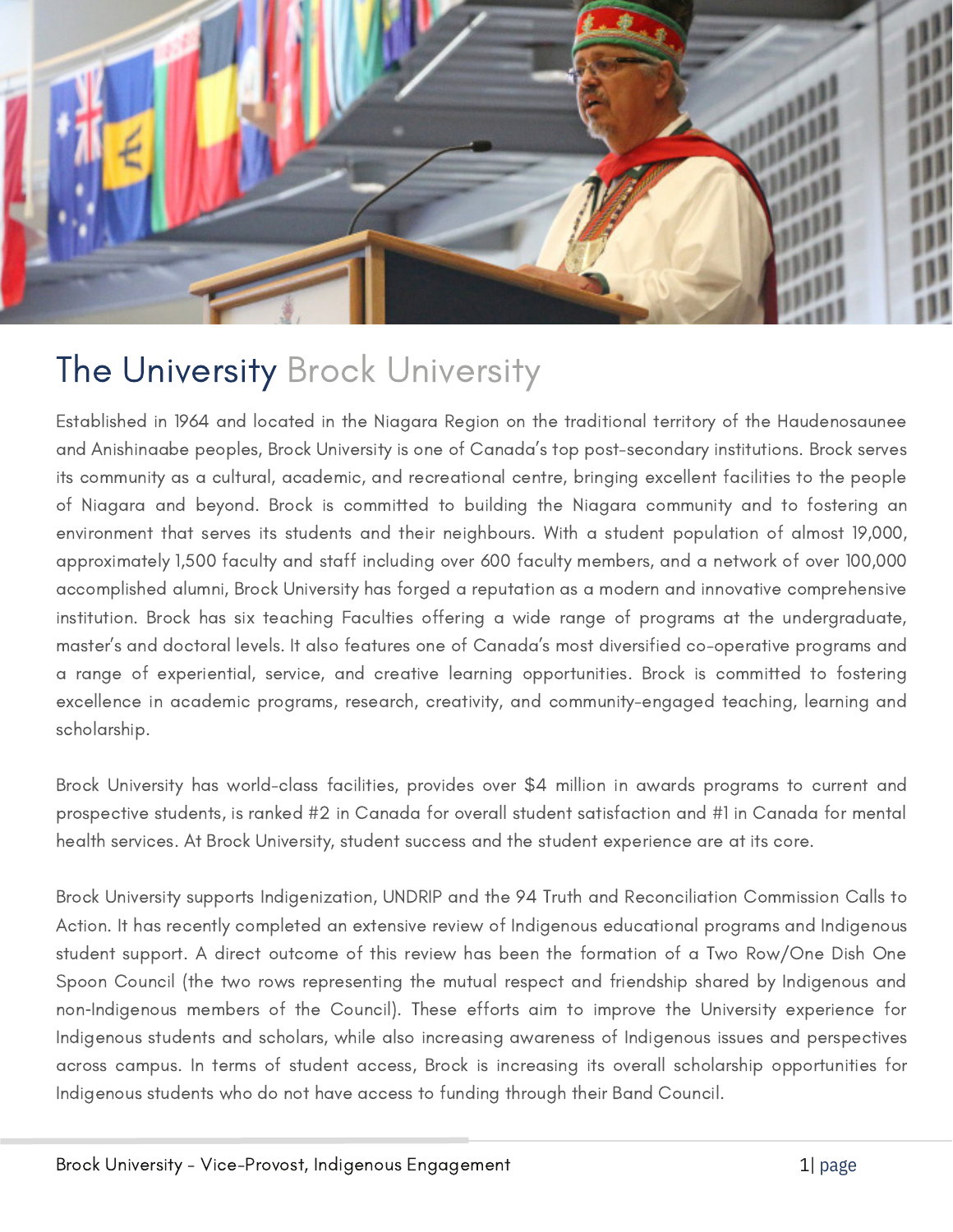

#### The Position Vice-Provost, Indigenous Engagement

Reporting to the Provost and Vice-President, Academic and serving as a member of senior academic administration, this position will provide transformative vision, leadership and support to the University in all aspects of Brock's efforts to further Indigenize its campus and academic curriculum. The successful candidate will provide leadership with respect to the University's institutional strategic priorities related to reconciliation and decolonization and will liaise with Indigenous communities on future strategic planning initiatives. As the University's key contact for Indigenous community engagement, the successful candidate must bring a strong record of consensus-building with Indigenous communities and organizations, as well as with universities and colleges.

Charting the path forward for Brock University regarding Indigenization and reconciliation, the Vice-Provost, Indigenous Engagement will lend their expertise in multiple domains, which may include Indigenization of research topics, epistemologies, and methodologies; program development; engagement with Indigenous communities in educational activities; support resources and services; and recruitment and retention initiatives, among other areas.

The impact of this position is significant, because through reciprocal and collaborative initiatives, projects, and practices, Brock University will increase Indigenous membership and representation with the student, staff and faculty populations. In helping Brock University to achieve its equity and inclusion goals, the Vice-Provost, Indigenous Engagement will also help position Brock to better serve its community and to better address issues of national concern.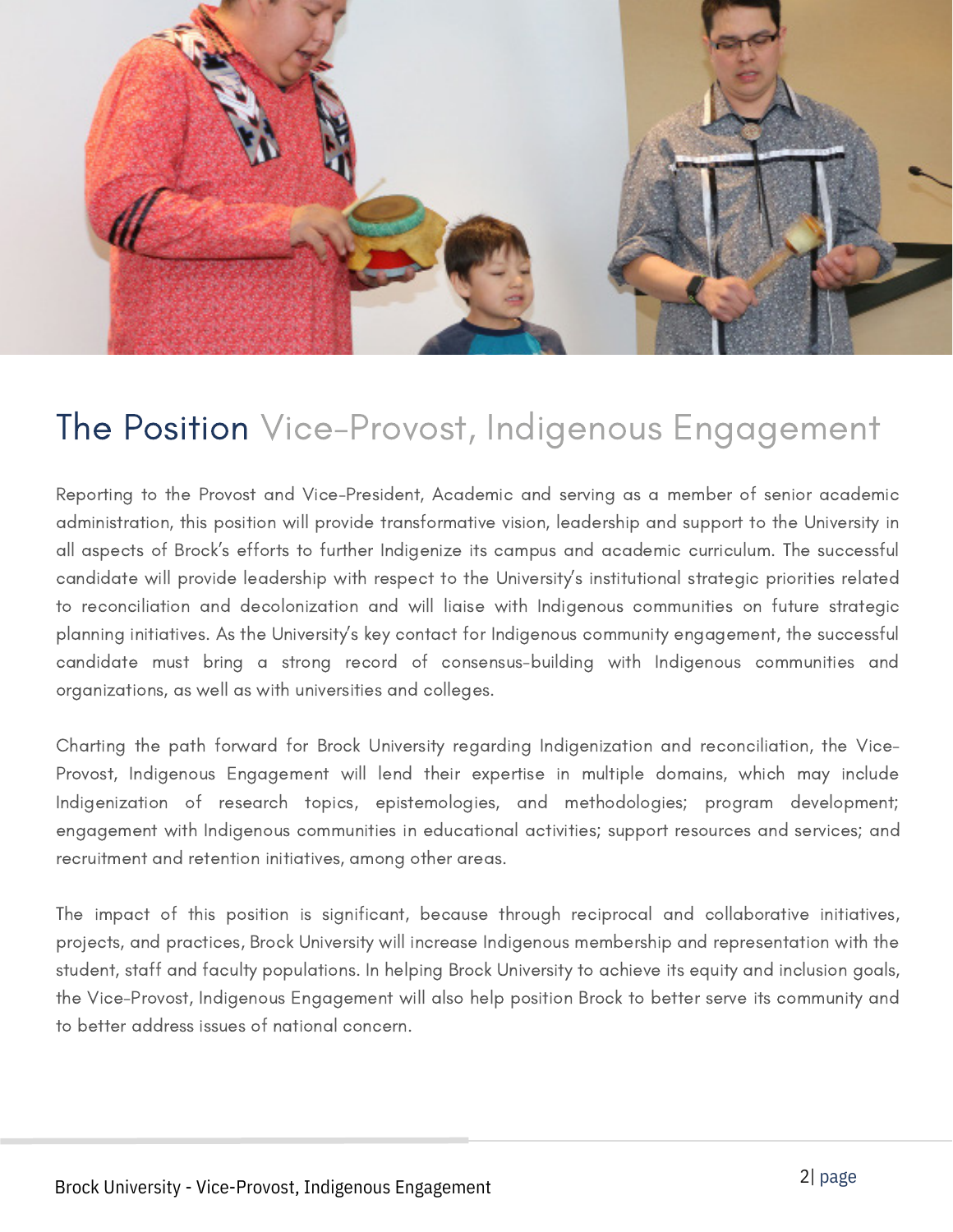

### The Position Vice-Provost, Indigenous Engagement

Brock University actively seeks an Indigenous candidate for this position. The ideal candidate will possess the following attributes:

- A Ph.D. or equivalent combined with experience and qualifications commensurate with the rank of a tenured Associate Professor or Professor
- Lived experience of Indigenous world views, cultures and values, and superior understanding of diverse Indigenous knowledge systems, epistemologies and Indigenous research methodologies
- A commitment to Indigenous community-engaged research, teaching and learning across diverse cultures
- Demonstrated record of establishing positive cross-cultural relationship and relationships within and alongside Indigenous communities
- Ability to engage external Indigenous communities and stakeholders in ways that will support Indigenization of relevant Brock University strategic priorities
- Strong communication skills with the ability to facilitate consciousness-raising within an environment of teamwork to challenge and overcome institutional and systemic barriers to the successful attainment of post-secondary education for First Nations, Métis and Inuit students across the **University**
- Knowledge of University policies as they relate to advancing Indigenous education
- Knowledge of and experience with post-secondary education initiatives, programs and transformative practices in support of Indigenous education, student success and community engagement
- Proficient knowledge of the political, legislative and governing bodies pertaining to Indigenous initiatives at a local, provincial and national level
- Knowledge of the Truth & Reconciliation recommendations and other relevant Federal and Provincial reports, programs and grant opportunities that impact the post-secondary sector
- Competency in an Indigenous language or knowledge of Indigenous languages would be an asset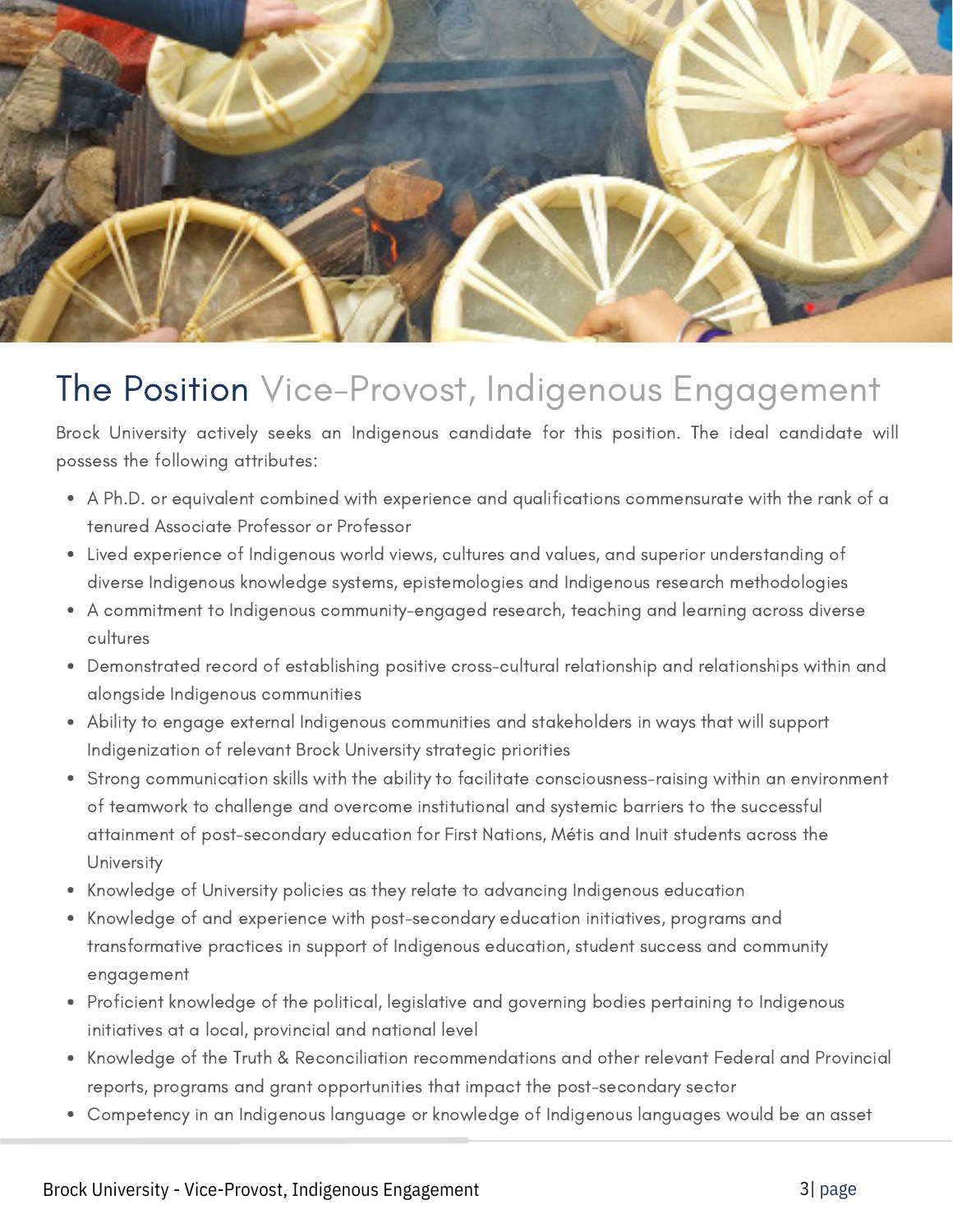## The Process

The University has formed an Advisory Committee to search for Brock's first Vice-Provost, Indigenous Engagement. Consideration of candidates will begin in July 2022, but applications will be accepted until the position is filled. Nominations are also welcome. Please include with an application, a curriculum vitae, a statement of interest in the position, and the names and contact information of three referees.

All expressions of interest, applications and nominations will be held in strict confidence and should be directed to Mr. Mike Eagar, Senior Consultant with Leaders International, via email at [Mike@leadersinternational.com](mailto:Mike@leadersinternational.com).

All qualified candidates are encouraged to apply; however, Canadians and permanent residents will be given priority. Brock University is actively committed to diversity and the principles of employment equity and invites applications from all qualified candidates. Women, Indigenous Peoples, members of visible minorities, people with disabilities and lesbian, gay, bisexual, transgender, and queer (LGBTQ) are encouraged to apply and to voluntarily self-identify as a member of a designated group as part of their application.

Brock University is committed to a barrier-free recruitment and selection processes and work environment. The University will accommodate the needs of the applicants under the Ontario Human Rights Code and the Accessibility for Ontarians with Disabilities Act (AODA) throughout all stages of the recruitment and selection process as stated in the Brock University Accessibility Policy and the University's Accommodation for Employees with Disabilities Policy. Please advise Mr. Higgins of your accessibility needs to ensure they are accommodated through this process. Information received relating to accommodation measures will be addressed confidentially.

Please note that Brock University currently requires all employees to be fully vaccinated against COVID-19 if they are working on campus and/or in-person with other employees, students, or members of the public. As a condition of being hired, employees in these types of roles will be required to provide proof of full vaccination or provide proof of a bona fide medical or Human Rights Code exemption.